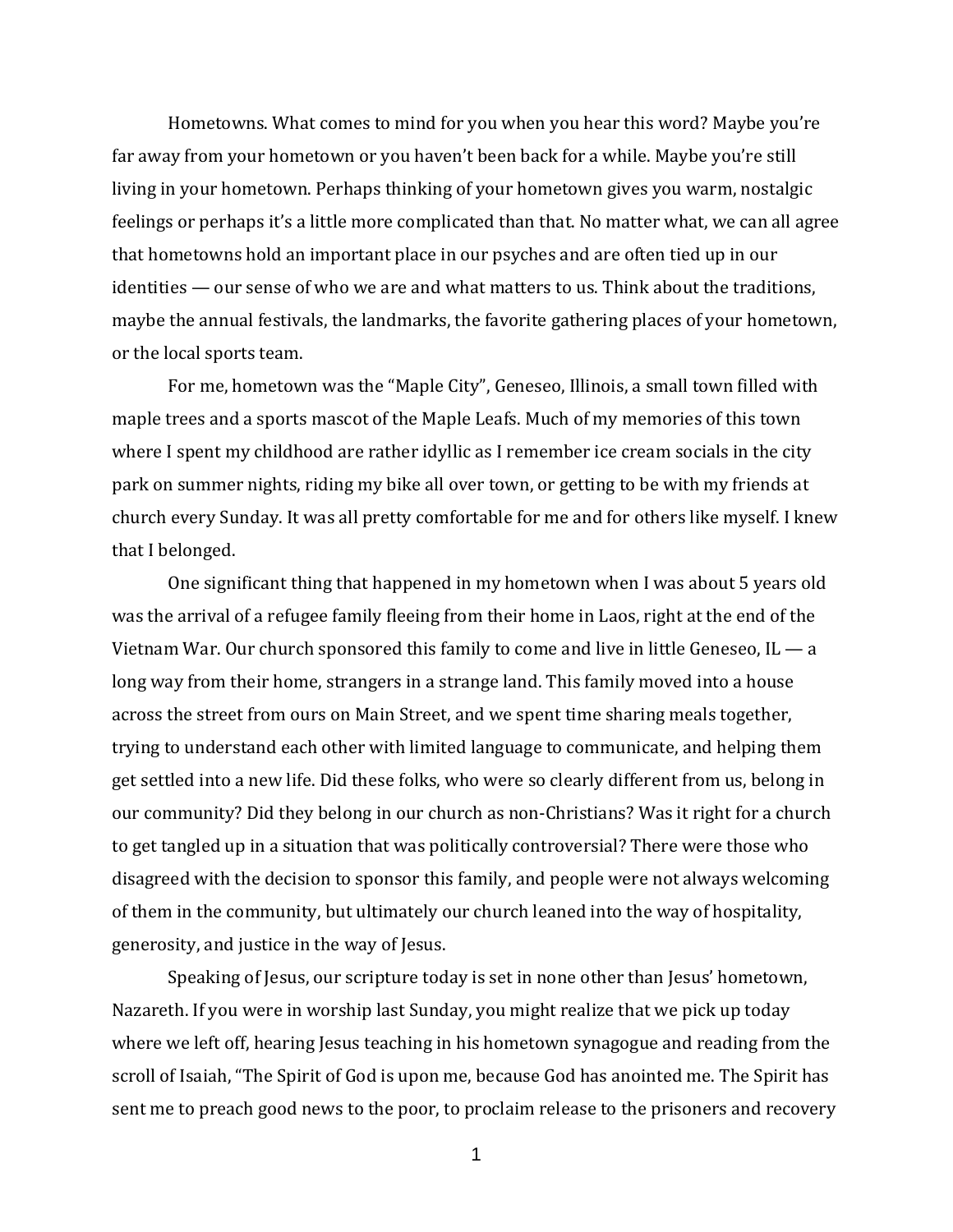of sight to the blind, to liberate the oppressed, and to proclaim the year of God's favor." Then Jesus simply tells them that the Scripture is fulfilled in their hearing. In this proclamation, Jesus boldly shares the nature of the reign and realm of God, and that his very life, his presence is the embodiment of this reign and realm. Jesus is, in essence, ushering in God's reign and inviting his followers to join in this new vision of reality. Upon hearing this, those hometown folks in the synagogue with Jesus were impressed. You can almost imagine them exchanging approving looks or whispering among themselves how wonderful this was. Such good news of grace for them, coming from one of their very own, Joseph's son. But Jesus doesn't stop there and shares a harder word about who belongs and who this message of liberation is really for.

In no uncertain terms, Jesus lets the people of his hometown know that the good news is just as much for the outsiders as it is for the insiders. This controversial word was un unexpected and unwelcome revelation. Those who heard it got so angry that the formerly friendly neighbors turned into an ugly mob, ready to kill Jesus then and there. As Jesus is able to pass through the crowd and go on his way, we are left to realize who Jesus is and what his message of radical inclusivity means — and it puts him at odds with this religious community. This will not be an easy road ahead.

Just as my own hometown community and church were challenged to consider who really belonged when a Laotian refugee family came to live with us, we are faced with this question, this hard truth that excludes no one, all the time. On a daily basis, our human tendency is to seek self-preservation and to draw dividing lines between who is in and who is out. This has been a perpetual issue in churches. Thankfully this faith community of Hope and the MCC is one who has wrestled and made many strides in an effort to be intentional in communicating and embodying the wide and inclusive love of Jesus. But there is always more work to be done, by the grace of God.

Living in this spirit of the wide and inclusive love of Jesus goes against much of the ways of the world, but is God's gracious invitation and promise of the "big picture" or the "largest frame", as Richard Rohr puts it. This perspective of God pulls us out of our little hometown frames of reference and into the big frame. In this frame, there is room enough for you, for me, and for all to be at home, along with a call to live differently so that life can be shared with others. May we open ourselves again and again to this call of simplicity,

2